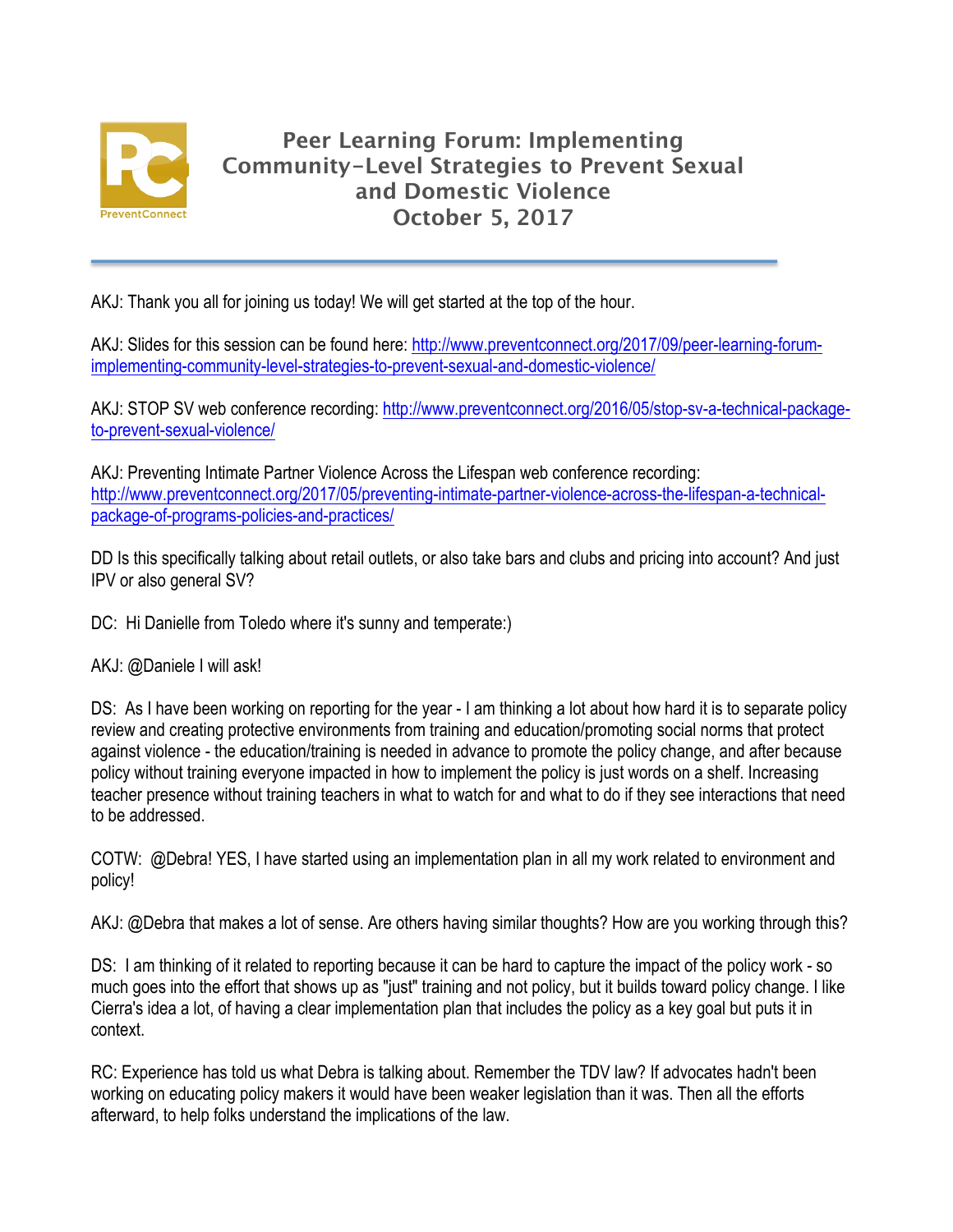RC: Very smart, Debra!

AKJ: What does creating protective environments look like in the work you are doing to prevent sexual and domestic violence?

KVS: Openness and willing to have any conversation with a student. Even the ones that can be uncomfortable

RC: Helping campuses create culture shifts to protect from IPV/SV. To promote healthy relationships, reduce risk for perpetration.

BM: We are trying to get into the schools to teach safe dating/healthy relationship courses. We are also creating a pilot program for a Students Against Dating Violence club in a local college that we would love to see spread to other colleges, high schools and universities

JMH: The safe areas and danger zones are discussed with school age children in our educational outreaches, with age appropriate messages from bullying to sexual violence prevention

SD: We are running a project that is working on increasing youth social cohesion within a middle school. The strategies include everything from comprehensive staff training to fostering a strong youth leadership team.

DD: making large night clubs and hotels safer through training of staff and review of physical spaces, as well as training anyone receiving alcohol serving cards

TC: One of our culturally specific sites has developed programming to create safe spaces (physically & emotionally) for youth to learn about health sexuality, consent, sexual identity, etc. as this is not the norm/accepted within their culture/community

DC: Teaching youth to respect one another and promote kindness in action and words

JP: creating protective environments to me is the education we do, we are in the middle and high schools in two counties, we are on a college campus, we are trying to equip our youth and young adults with the tools and mentality to make these communities safer.

ER: Supporting positive social norms- encouraging groups to look out for each other, to confront harmful behavior, and to be supportive of diversity- this particularly is clear in some of the youth groups we work with- that they model a protective environment in the group and then work to create it in schools, neighborhoods, other places they are.

PR: We have 2 universities in our community. We make sure to educate the college students about sexual and domestic violence.

SW: We teach Youth Violence Prevention at schools in the tri-county area and work with school counselors, health and PE teachers, and others on how to talk to students about preventing SA, which includes gender stereotypes, media, and other concepts. We so a Bar Outreach program adapted from Our VOICE to train volunteers on going into various bars on specified nights to train bartenders, staff, and patrons on preventing SA and increasing bystander intervention

SW: Working across the state in Florida to create protective environments by supporting DV Centers in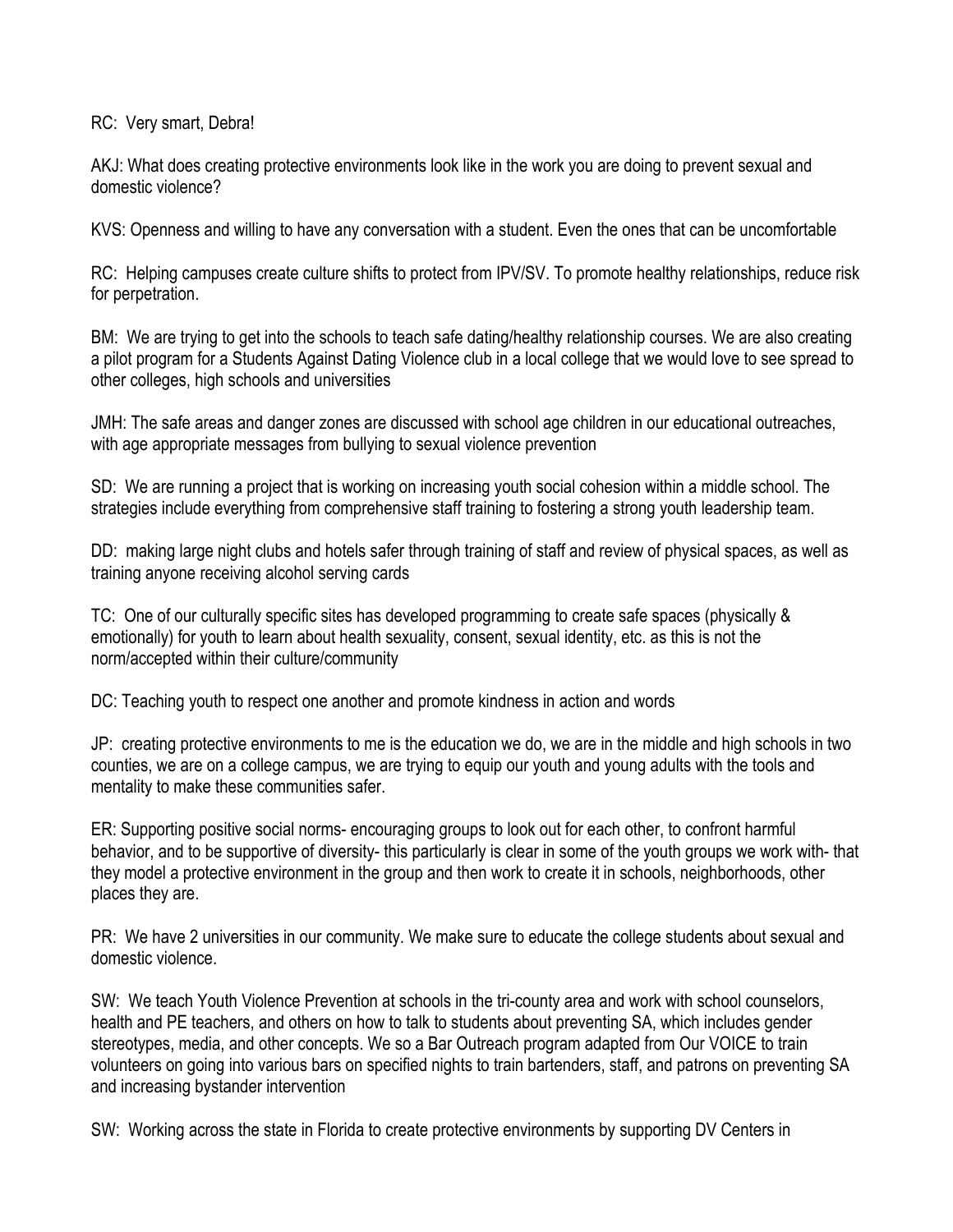convening multi-sectors partnerships to work on community level prevention and advocate for their school districts to implement TDV policies on the books.

LH: Linda do you know if there has been any impact on the surrounding neighborhood? What are some other ways you are evaluating this effort?

LH: Thank you Linda!

KT: Creating Protective environments looks very different when working on a social environment than when working on a physical environment. A protective social environment gets created through norms change, and that requires sustained efforts directed at injunctive norms and on descriptive norms. We've been doing a training on college campuses that has both components. The training session content establishes & promotes norms of a trauma-informed classroom & survivor centered response to student disclosure, and then we give the participants a sticker to put on their computer or in their office that says "IPV-Free" & "I've had training on intimate-partner violence. When faculty and staff post those visually, it changes the descriptive norms, and signals to the people in that environment that this group of people know and care about preventing IPV.

LH: Go Cierra!!!!

AKJ: The tools Cierra just mentioned can be found here: http://www.preventconnect.org/2017/07/a-safe-place-tocall-home-transforming-the-physicalbuilt-environment-for-sexual-and-domestic-violence-prevention/

AKJ: Thank you all for sharing about the work you are doing

KT: Community Health Status Indicators map? Where would we find this data, and how current is it?

AKJ: @Kari I will ask Cierra if she can provide that information

KT: Thx!

DS: We did get an analysis of our 2013 YRBS data on health of students with disabilities that includes forced sexual activity both within an outside a relationship. https://www.odh.ohio.gov/-/media/ODH/ASSETS/Files/chss/adolescent-health/ODHP\_YRBS\_Infographic.pdf?la=en

KT: This is a similar project that I worked on while I was in Louisville KY, with an organization called the Network Center for Community Change

KT: http://makechangetogether.org/nc3-community-mapping/

AKJ: Thanks for sharing that, Kari!

- KT: cultural humility
- LH: Thank you
- LH: Cierra, you are awesome!

AKJ: What other strategies are you engaged in that can compliment work to change the physical environment?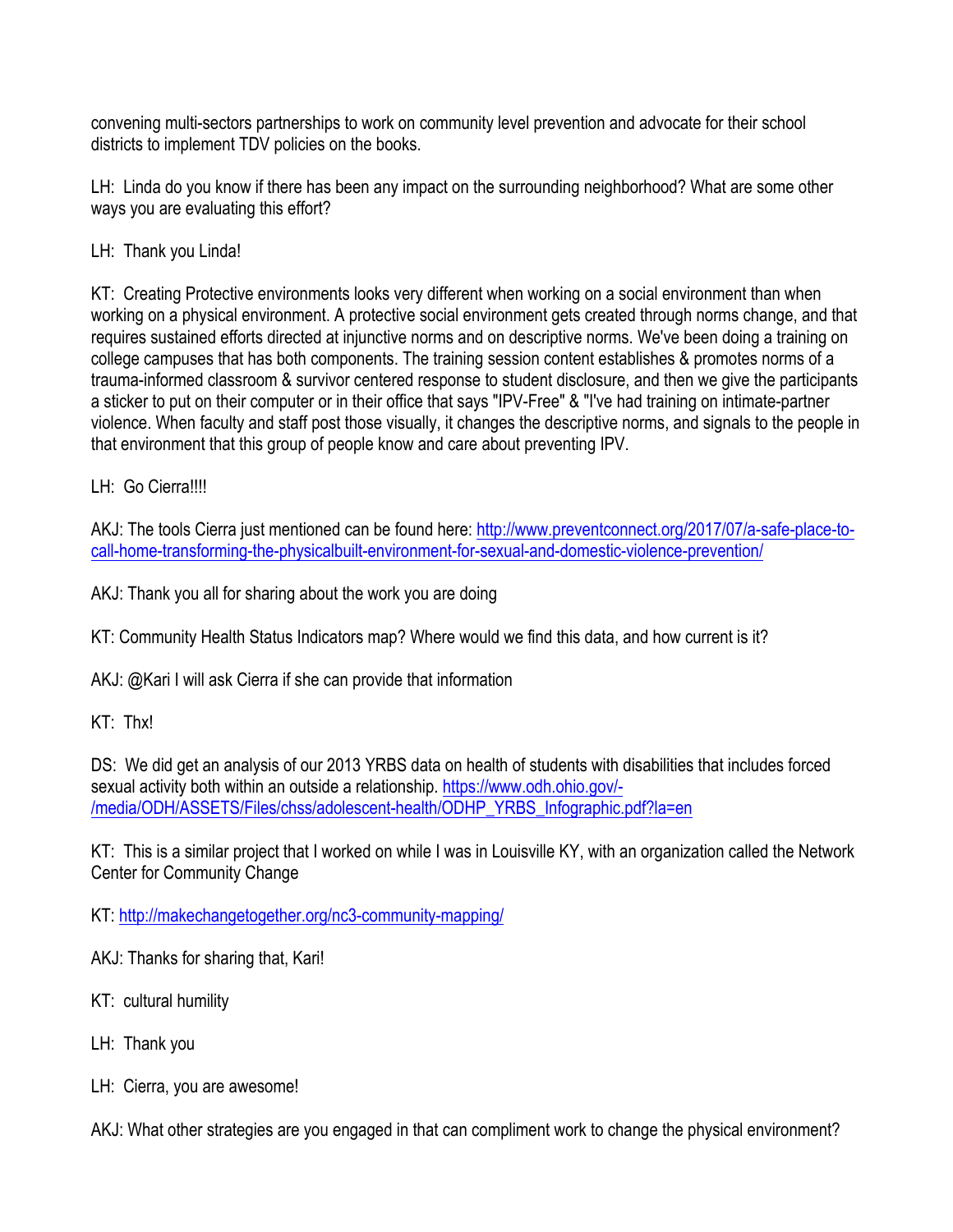## LH: Go Melanie!!!

RC: I would think that a social media / marketing campaign could support projects like Cierra's and others to change the physical environment.

COTW: Community Health Status Indicators Map was a tool of the CDC, Department of Health and Human Services. Go to this link, and then select their link to go to the data. Sadly the maps are no longer functioning, however, the data is there, free, and available: https://wwwn.cdc.gov/communityhealth

AKJ: @Rebecca I'm picturing what that could look like -- what are you imagining?

AKJ: CPTED - Crime Prevention Through Environmental Design

COTW: @Kari, yes! Yes cultural humility, but also competency. People would lean on wheelchairs, prop feet on them or otherwise touch them without consent! It blew my mind to see that, but people stopped immediately when they were challenges to think of the chair as part of one's body.

KT: Aha. The County Health Rankings is where that link directed me, Cierra. Ok, I am familiar with those, but haven't used them in the way you were describing. It's so great to hear the way that you used that data for advocacy.

KT: Thanks for sharing the link and all about your work, it's awesome!

COTW: @Kari, you are so welcome. I am elated to share.

COTW: Melanie, how did people working on CHIP receive your partnership? What I mean is: did they embrace you with open arms? Or were they of the mindset that SV doesn't happen here or isn't a public health issue?

LH: Great job Melanie!

COTW: That is glorious news, Melanie! Thank you!

AKJ: How would you like to see this conversation continue?

MA: I would love to hear other examples of community level work

JH: Could you include all the links to resources that was mentioned in the chat?

TC: more examples like this! Also, examples of how people have evaluated community/societal level efforts. Thank you!

JH: Thanks!!

SO: Excellent information--so many great examples to think about.

COTW: Is anyone out there working with people with disabilities? If so, Can I call you?